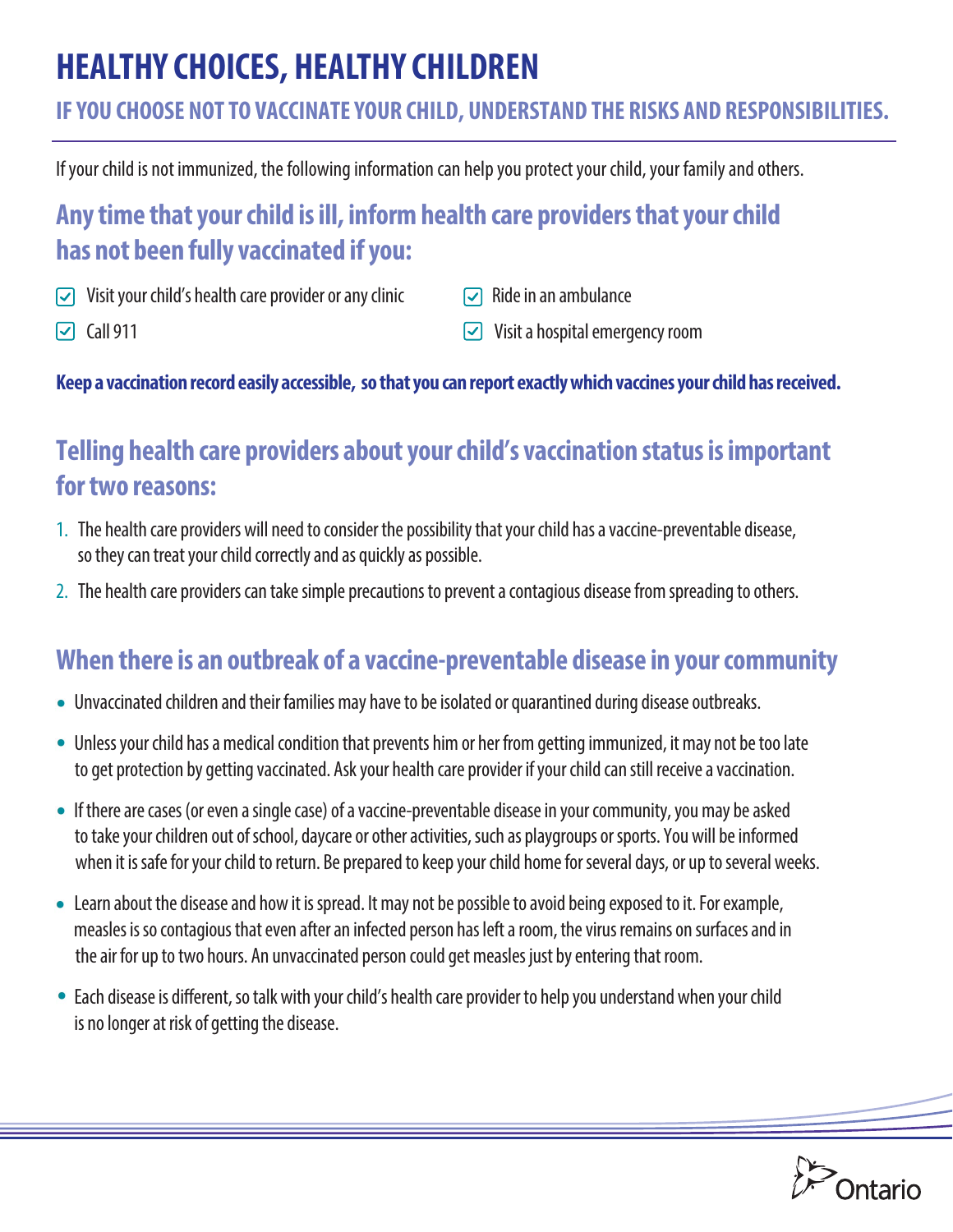#### **SCHOOL-AGED CHILDREN**

Children who attend school in Ontario must have proof of immunization against certain diseases, unless a valid exemption is provided. As a parent, it is your responsibility to report your child's immunization status to your local public health unit; your health care provider does not send this information for you. Children who are exempt from immunization are at increased risk and may be removed from school during a disease outbreak.

### **If you know your child is exposed to a vaccine-preventable disease for which he or she has not been vaccinated**

- Learn the early signs of the disease.
- Get medical help quickly if your child or any family members develop early signs of the disease.
- Be sure to call ahead to let your health care provider know that you suspect your child may have a vaccine-preventable disease. This way, medical staff can take simple precautions to prevent the disease from spreading to others.
- Follow recommendations to isolate your child from others, including family members (especially babies, pregnant women and peoplewith weak immune systems), by staying at home; contact your local public health unit for important additional guidance. Most vaccine-preventable diseases can be very dangerous to babies who are too young to be fully vaccinated (less than 12 months old), or children who are not vaccinated due to certain medical conditions.
- For some vaccine-preventable diseases, there are medicines available to treat infected people, as well as medicines to keep people they come in contact with from getting the disease.

#### **DID YOU KNOW?**

#### **Many vaccine-preventable diseases have no treatment or cure.**

These diseases can range from mild to severe. For example, people who get chickenpox are at risk for complications such as pneumonia (a lung infection), bleeding problems, encephalitis (swelling of the brain) and skin infections. In most cases, there is no way to know ahead of time if a child will get a mild or serious case.

**Your child can catch diseases from people who do not have any symptoms.** 

For example, Hib meningitis can be spread from people who have the bacteria in their body but are not sick. You can't tell who is contagious.